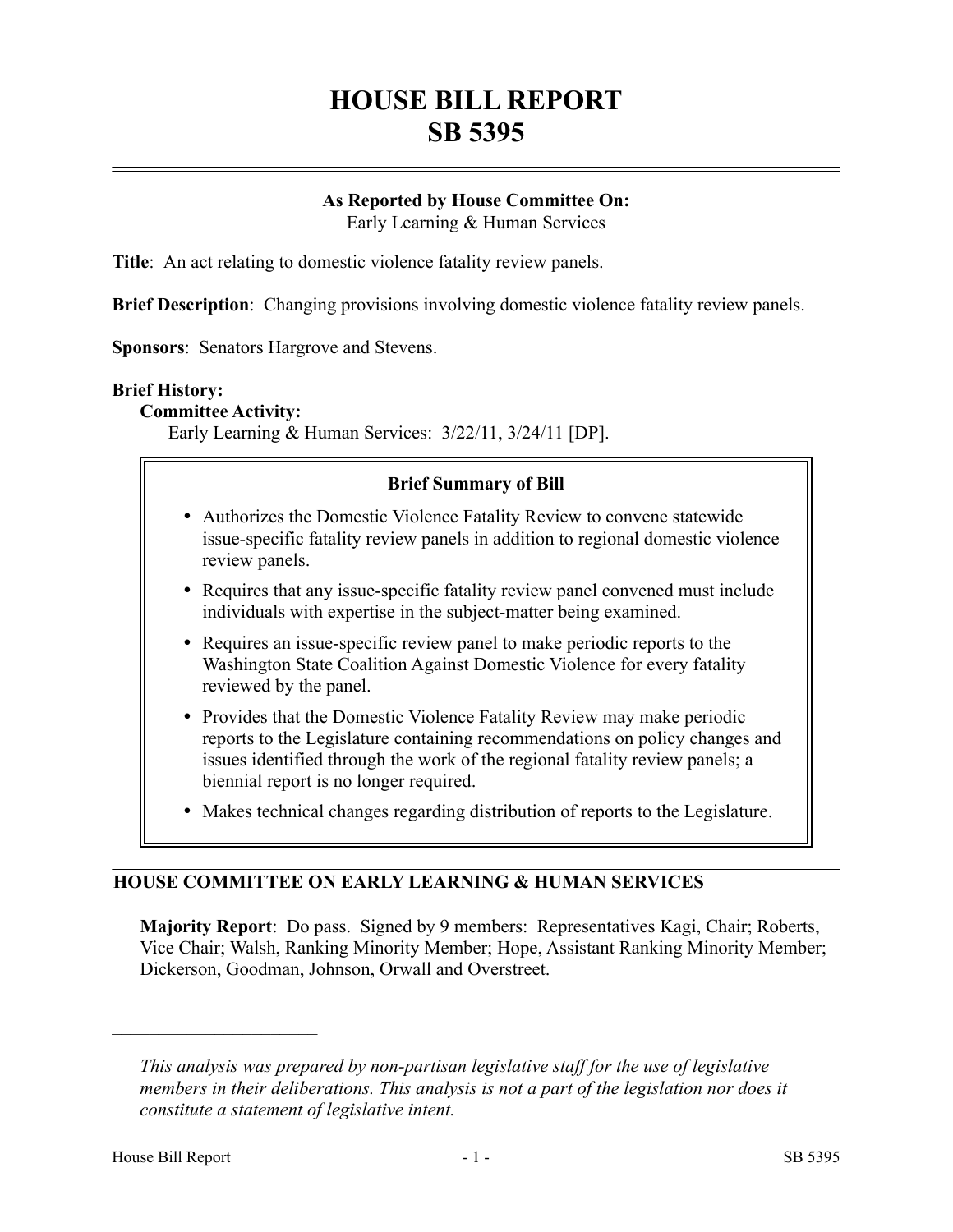**Staff**: Linda Merelle (786-7092).

# **Background**:

The Domestic Violence Fatality Review (DVFR) was formed in 1997, and began reviewing domestic violence fatality cases in 1998. In 2000 the Legislature established the fatality review process in statute. The Department of Social and Health Services contracts with the Washington State Coalition Against Domestic Violence to coordinate the review of domestic violence fatalities. There are fatality review panels in 16 counties. The DVFR has reviewed 84 cases from 1998 through 2010. Oral and written communication and documents shared within or produced by a regional domestic violence fatality review panel are confidential and not subject to disclosure or discovery by a third party. The representatives of a regional domestic violence fatality review are immune from civil liability for any activity related to reviews of particular fatalities as a result of good faith actions within established parameters and protocols.

The primary goals of the DVFR are to promote communication and collaboration among agencies that investigate and intervene in cases involving domestic violence, identify patterns in domestic violence-related fatalities, and make recommendations regarding investigations, the intervention, and the prevention of domestic violence.

The DVFR issues a statewide report in December in even-numbered years. The DVFR has published six reports. The most recent was issued in December 2010. Pursuant to statute, the December 2010 report was required to contain recommendations regarding whether the domestic violence review process should be continued or terminated by the Legislature. The DVFR has recommended that the Legislature continue the statutory authority for the fatality review panels. In its 2010 report, it has also recommended that the Legislature amend the statutory authority to allow for both regional panels and ad hoc review panels which focus on a particular issue or population.

–––––––––––––––––––––––––––––––––

## **Summary of Bill**:

In addition to the existing authority to convene regional domestic violence fatality review panels, the DVFR is authorized to convene statewide issue-specific review panels, gather information for use in those panels, and to provide training and technical assistance to the issue-specific panels. School teachers, guidance counselors, or personnel who work with student health services may be included in the regional review panels. Any statewide issuespecific panel convened must include individuals who have expertise in the subject-matter being examined. An issue-specific review panel must make periodic reports to the Washington State Coalition Against Domestic Violence, or other coordinating entity for every fatality reviewed by the panel.

The DVFR is no longer required to issue biennial reports, but may issue periodic reports containing its recommendations on policy changes that would improve program performance and issues identified through the work of the regional fatality review panels. The DVFR is